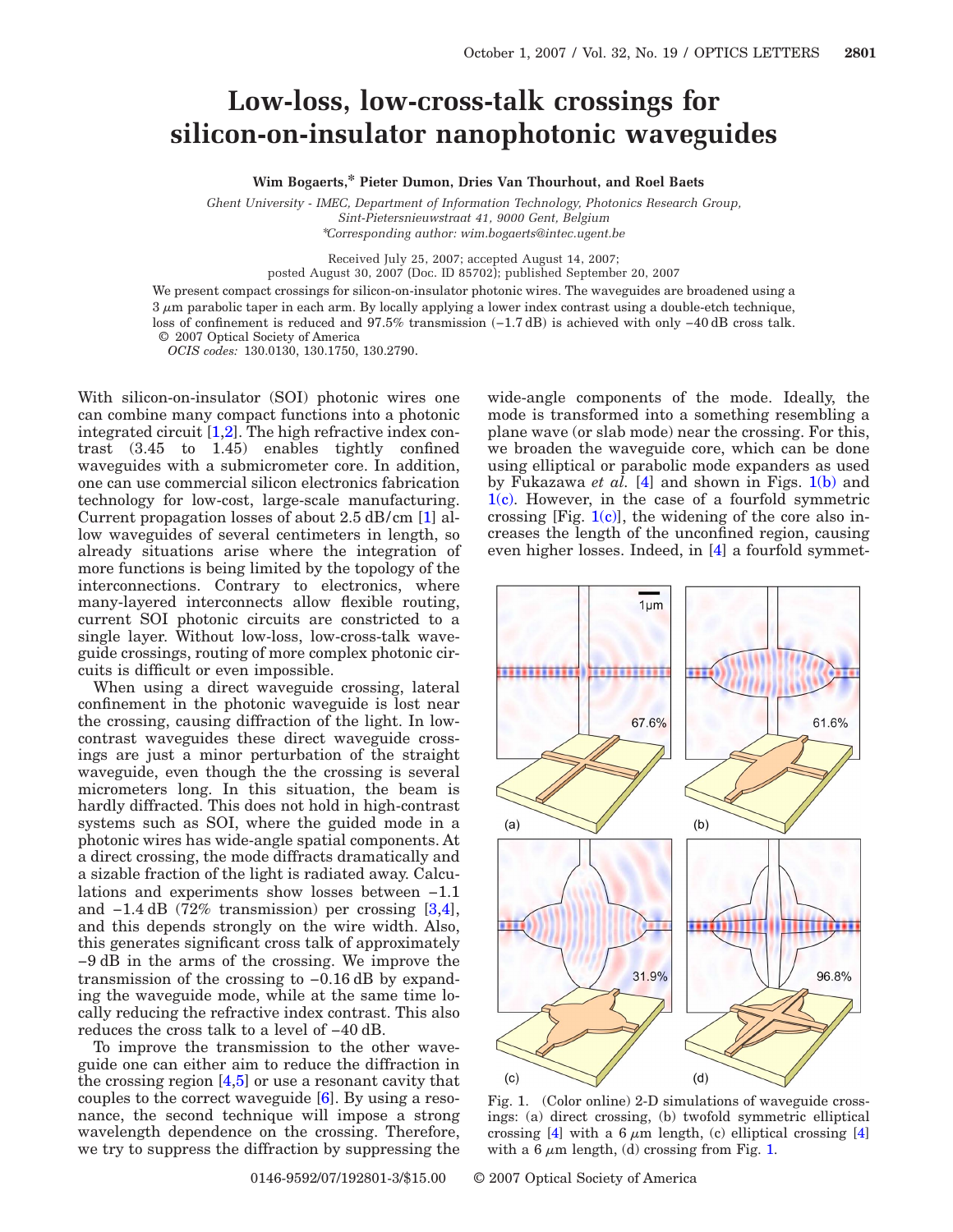ric crossing is calculated to have a −0.4 dB loss, while a crossing with only one expanded waveguide has only −0.1 dB loss. By tailoring the mode distribution in the expansion area, e.g., by using a multimode interferometer, as in [\[3\]](#page-2-2), the diffraction losses can be reduced, because more wide-angle components can be removed. Still, such designs require crossing lengths of at least 10  $\mu$ m.

To reduce the diffraction losses in the crossing region, we introduce a scheme to maintain confinement over a larger part of the expanded crossing, which at the same time lowers the lateral refractive index contrast. The lower index contrast reduces the diffraction in the nonconfined region, as well as backreflections. The lower lateral index contrast of the waveguide is achieved through a double-etch scheme [\[1\]](#page-2-0), shown in Fig. [2.](#page-1-0) The high-contrast photonic wires and the parabolic mode expanders are etched through the silicon core, but a shallow-etched crossing confines the light to the center of the mode expander. This technique has several positive effects on the crossing. First, confinement is maintained over a larger part of the crossing. Second, the lower index in the shallow-etched regions has the effect that the curved phase fronts in the expansion region are straightened. This suppresses wide-angle components in the mode distribution. Third, by using a

<span id="page-1-0"></span>

Fig. 2. (Color online) Waveguide crossing with a double etch. Fig. 3. Fabricated waveguide crossing.

lower-index contrast, backreflections in the crossing are reduced.

The simulation results from Fig. [1](#page-0-0) illustrate this. 2-D eigenmode expansion was used at a wavelength of 1.55  $\mu$ m. The direct crossing [Fig. [1\(a\)\]](#page-0-0) has only 67% transmission and several percent of cross talk in the arms. This is in good agreement with [\[4\]](#page-2-3). The twofold symmetric elliptical crossing [Fig. [1\(b\)\]](#page-0-0) was designed according to [\[4\]](#page-2-3), but with only 6  $\mu$ m length, which reduces the transmission to 61%. This is even more dramatic for the fourfold symmetric elliptical crossing [Fig.  $1(c)$ ], which has only 32% transmission, because of the larger loss of confinement. The doubleetch scheme [Fig.  $1(d)$ ] can compensate for this, which results in a transmission of over 95%.

We fabricated the circuits on commercial 200 mm SOI wafers with 220 nm of top silicon and 2  $\mu$ m of oxide. For the pattern definition we used 248 nm deep UV lithography and dry etching [\[1\]](#page-2-0). The shallowetched structures are defined first, followed by the deeply etched waveguides. Alignment between the two process layers is done by the lithography tool with an accuracy of better than 50 nm. The fabricated device is shown in Fig. [3.](#page-1-1)

As shown in Fig. [1,](#page-0-0) the crossing has an overall length of 6  $\mu$ m, and the parabolic expander would reach a center width of  $2.5 \mu m$ . The shallow-etched waveguide expands linearly from 500 to 800 nm over the length of the crossing. For characterization, we used vertical grating fiber couplers [\[1,](#page-2-0)[7\]](#page-2-6), which allow for easy alignment reproducible coupling efficiencies. We measured waveguides with 0, 5, 10, and 21 crossings. The transmission characteristics as a function of wavelength are shown in Fig.  $4(a)$ . The Gaussian shape of the curves is characteristic for the grating fiber coupler gratings and is not a feature of the

<span id="page-1-1"></span>